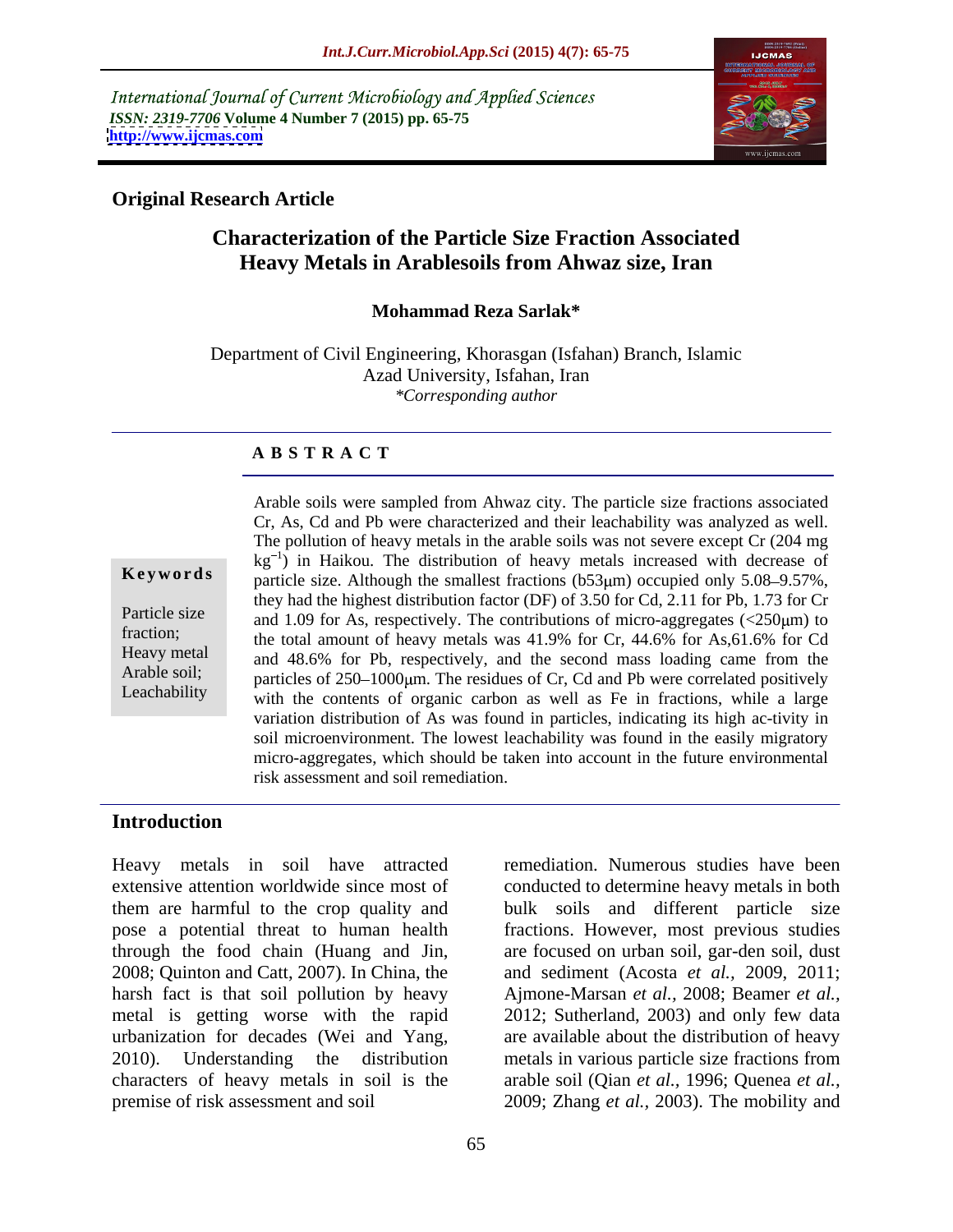biological effectiveness of soil heavy metals al., composition of particle fractions (Zhang *et al.,* 2003). Various size fractions have affected the behavior of pollutants in the soil Generally, fine particles have a higher (Cai *et al.,* 2002; Ljung *et al.,* 2006; Semlali *et al.,* 2001; Sutherland, 2003; Wang *et al.,* 2006), which would protect the heavy **Study area** metals from remedial attempts. Moreover, since the fine soil fractions are often preferentially transported to deep soil, SW of Iran Capital of Khuzestan province, surface/ground water and air, they are more Iran, occupying an area of 815.85 km2 harmful to the environments (Farenhorst and (0.315 mile2) (Fig. 1). The climate of the Bryan, 1995; Uusitalo *et al.,* 2001). Therefore, exploring the partition in soil Province, almost near Persian Gulf is arid particle sizes was very important for the and sultry and almost cold and rainy in assessment of mobility and bioavailability of heavy metals in soil (Wang *et al.,* 2006). area are 23 °C (73 °F) in January, 38 °C

Ahwaz city is located in the South west Iran The rainy season normally extends from late and it is becoming an international travel December to almost end of March with an insight according to the national developing plan. The industrialization caused heavy metal accumulation in arable soil. The The Altitude datum in industrial town is concentration of Cr in the suburban soil in Ahwaz was up to 586.70 mg  $kg^{-1}$ . The rich precipitation and strong biological action in forest palm plantation in the south. The the study area could result in a rapid cycle of organic carbons in soil. The distribution character of heavy metals in particle size fractions is still unknown in arable soils in Based on Standard US Department of Ahwaz. Moreover, in order to predict both Agriculture Soil Textural Classification potential mobility and their bioavailability to Triangle, the soil texture in the study area plants, it is necessary to assess the leachability of heavy metals in different leachability of heavy metals in different a lesser extent of sandy loam and loamy particles. Up to now, only few data about sand. The pH values ranging in narrow water-leaching risk of heavy metals in different particle size fractions have been reported (Magnuson *et al.,* 2002; Zhang *et* 

have a strong correlation with the size and environmental risk and take applicable different composition and properties, which metals are preferred to distribute. The microenvironment (Acosta *et al.,* 2011). contamination levels of toxic Cr, Pb, As and ability to carry the heavy metals due to the investigate the distribution patterns and increase of specific surface area, the leachability of heavy metals in different presence of clay minerals, organic matter, particle size fractions; and (3) discuss the and Fe/Mn/Al oxides in the micro-aggregate factors effecting the residues of heavy *al.,* 2003). In order to assess the measures in the future, it is important to know in which scale particles the heavy objectives of this study are to: (1) assess the Cd in arable soils in Ahvaz city; (2) metals indifferent particle size fractions.

# **Study area**

The industrial town of Ahwaz is situated in SW of Iran Capital of Khuzestan province, study area which is located in Khuzestan winter. Average temperatures in the study (100 °F) in April and 49 °C (120 °F) in July. The rainy season normally extends from late average annual rainfall of 213 mm year-1.

<sup>1</sup>. The rich surrounded by open arid areas and a semi about 25 m above the sea level. It is prevailing wind direction is from northwest to southeast.

was classified as clay loam to silt loam, with interval from 8.1 to 8.2, which suggests sub alkaline condition for all the soil samples.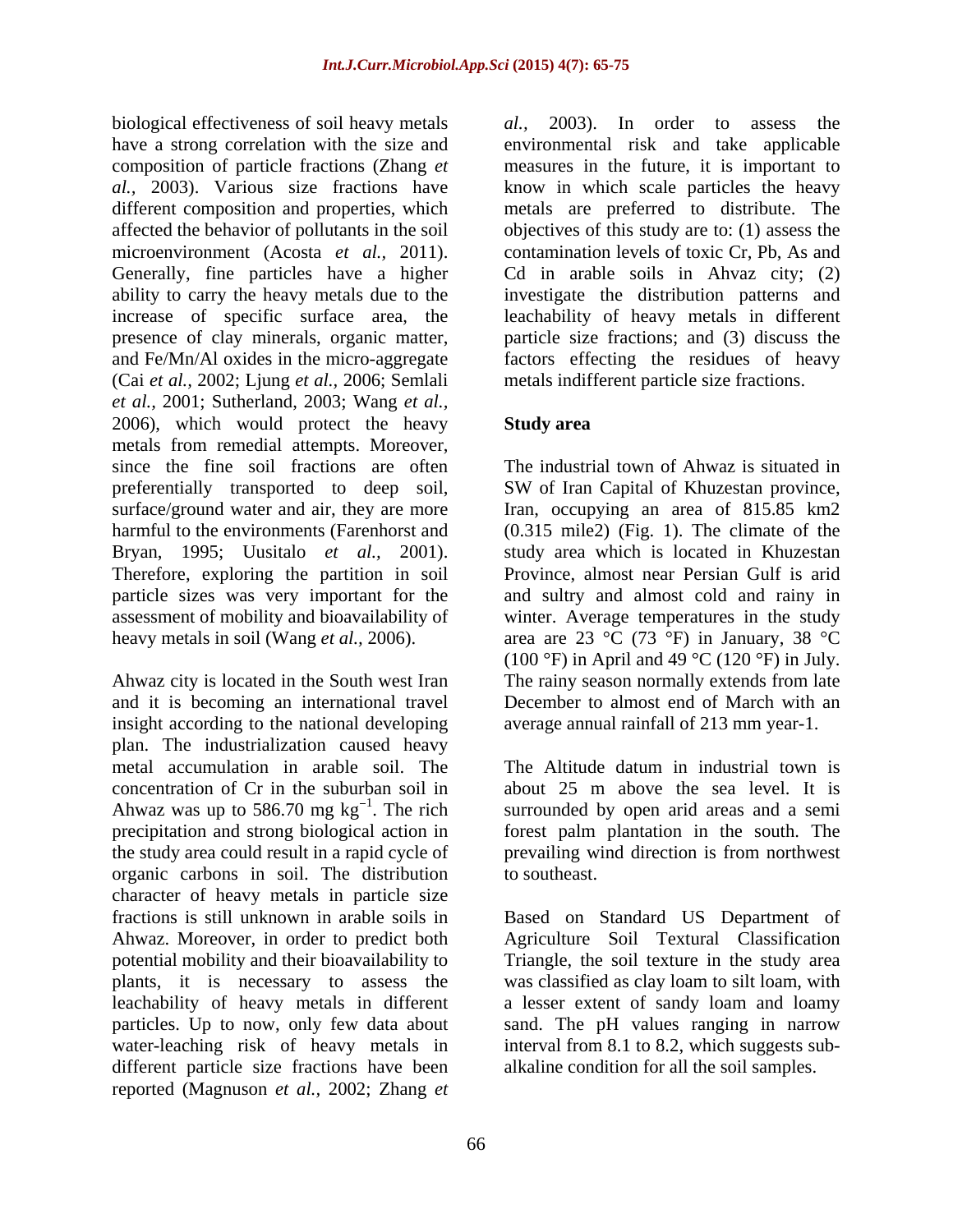collected at between February and the heavy metals are preferentially enriched, January 2012. The samples collected from distribution factor (DFx) was calculated by each site consisted of 4–5 composite samples. Composite sediments (top 5 cm of surface) were taken by using a self made sediment sampler . After sampling, the sediment samples were sealed in clean polyethylene bags, placed in a cooler at  $4^{\circ}C$ , and transported to the laboratory immediately for further metal is assumed to be accumulated in this analysis. Samples were digested in aqua regain; 1 g sample in 3 ml 3:1:2 HCl:HNO3:H2O, analyzed using Mass loading inductively coupled plasma optical spectrometry emission technique (ICP-OES) at the Geological Survey of Finland. As, Cd and Hg were determined by GFAAS. The detection limits for the elements (in mg/kg) were: As (0.1), Cd (0.01), Cr (1), Cu (1), Hg (0.01), Ni (2), Pb (5) and Zn (1). The two digestion methods that were used in 1994 and 2004 are reasonably similar in strength and comparable results should generally be expected, when samples are analyzed in one **Simulta and analysis** and **propagation** *For the Conduction final and the station final and the station final and*  $\sim$  *301). The samples of*  $4.5$  *consists and the station is a stationary 2012. The samples of the consist* 

Enrichment factor (EFx): The enrichment factor was used to assess the anthropogenic ally introduced heavy metal, and it was calculated by Eq. (1) (Chan *et al.,* 2001):

$$
EF_x = X/X_{\text{ref}}.
$$
 (1)

Where Xis the concentration in soil (mg kg<sup>-1</sup>) and  $X_{ref}$  is the reference concentration WLP =  $L_i/X_i \times 100$ . (4)  $(mg \text{ kg}^{-1})$ . In this study, the contents of (moderate) and  $2.0-1.1$  (slight) 8.1 (very severe),  $8.0 - 4.1$  (severe),  $4.0 - 2.1$ ) (Acosta

### **Sampling and analysis Distribution factor (DFx)**

39Surface sediment samples were In order to estimate in which size fraction Eq.(2)(Acosta *et al.,* 2009):

$$
DF_x = X_{fraction}/X_{bulk}.
$$
 (2)

Where, X fraction and X bulk are contents (mg  $kg^{-1}$ ) of heavy metal in a given fraction and bulk sample, respectively. The heavy fraction, if DFx>1.

## **Mass loading**

Another important index to assess the contamination of heavy metals is the mass loading. Loading combines heavy metal concentrations, on a grain size basis, with data on the mass percentage. The index was calculated by Eq. (3) (Sutherland, 2003):

$$
GSF_{loading} = (HM_i \times GS_i) / \left(\sum_{i=1}^{6} (HM_i \times GS_i) \times 100\right).
$$
 (3)

batch. Where, HMi is the heavy metal content (mg Assessment methods<br>
and GSiis the mass percentage of the  $kg^{-1}$ ) in the individual grain size fraction (i) individual fraction.

### **Leachability**

 (1) calculated as described in Eq. (4): The water-leachable proportion (WLP, %) of heavy metal in each size fraction was

$$
WLP = L_i/X_i \times 100.
$$
 (4)

heavy metals in the uncultivated soils were Where  $L_i$  and  $X_i$  are leaching concentrations used as background reference. The EF was and the total contents of heavy metals in a classified as follows: >16.0 (excessive), 16 given particle size fraction, respectively.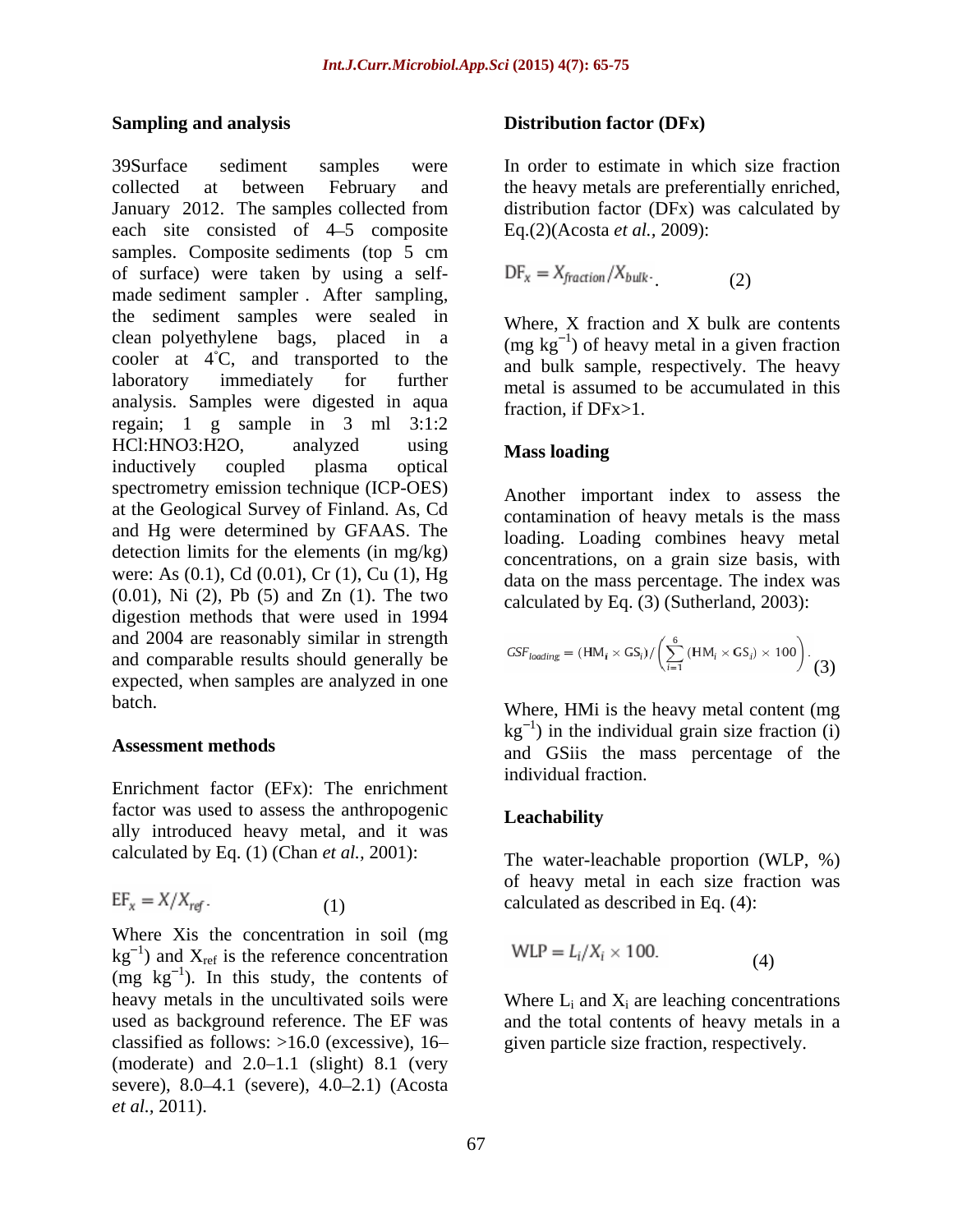Statistical analysis was performed using

The soil properties and content of heavy metals in arable soils are shown in table 1. dominant fraction of fine aggregates of 53  $250 \mu m$  (32.4–35.4%) and coarse aggregates level in northeastern China (22.90 g kg<sup>-1</sup>) was pretty low with only 6.25 g  $kg^{-1}$  and 3.62 g  $kg^{-1}$ , respectively. In terms of the distribution of particles, the contents of TOC highest organic carbon contents of 25.4, 17.5 and 11.1  $g \text{ kg}^{-1}$  in Haikou, Qionghai and Tunchang soils, respectively. Organic *al.,* 2009; Acosta *et al.,* 2011; Semlali *et al.,*

The concentrations of Fe were 50.2 g  $kg^{-1}$  in Haikou and only 9.59 and 12.2  $g/kg^{-1}$ in correlations between heavy metals and TOC as well as Fe content were discussed later.

## **Statistical analysis Heavy metal enrichment and particle size distribution**

Excel 2007 (Microsoft Co., USA) and the As presented in table 1, the concentrations figures were drawn by Origin 7.0 (Microcal of Cr  $(204 \text{ mg kg}^{-1})$  in arable bulk soil from Co., USA).  $\lambda$ hwaz exceeded the limit (150 mg kg<sup>-1</sup>) for **Results and discussion** Environmental Quality Standard for Soils in **Soil properties** other samples were lower than the allowable The surface soils were characterized with a slightly or moderately polluted by the heavy of 250–1000μm (31.4–38.0%). The contents for Pb, respectively. The distribution factors of TOC in bulk soils were 24.0 g  $kg^{-1}$  in (DFx) of Cr, As, Cd and Pb are shown in Haikou, which was similar with the mean figure 2. Generally, the distribution of heavy <sup>1</sup>) metals in soils increased with decrease of (Liang *et al.,* 2009). While the content of particle size, e.g. the smallest fractions TOC in arable soil from Ahwaz and Abadan  $\ll$ 53 $\mu$ m) had the highest mean DF of 3.50 <sup>1</sup> and for Cd, 2.11 for Pb, 1.73 for Cr and 1.09 for <sup>1</sup>, respectively. In terms of the As, respectively. A few other studies also distribution of particles, the contents of TOC reported similar pat-terns (Acosta *et al.*, increased with the decrease of particle sizes, 2011; Beamer *et al.,* 2012; Sutherland, and the smallest fraction (<53 $\mu$ m) had the 2003; Zhang *et al.*, 2003). The lowest DF <sup>1</sup> in Haikou, Qionghai with DF of 0.79 for As, 0.80 for Cd, 0.92 for and Tunchang soils, respectively. Organic Pb and 0.96for Cr. Quenea *et al.* (2009) carbons in finer fractions were biologically reported that contents of Cd in fine fractions stable, and heavy metals in this fraction  $(20-50 \mu m)$  was about 67 times those in were considered more persistent and  $>200 \mu m$  size fractions in agriculture soils, harmful to the environment (Abdulfatah *et*  and about 375 times in fine particles as those 2001). Naidu, 1995). In this study, the In addition, another major mechanism of in <53 km fractions were 4.5–11.0 times heavy metals retained in soil was related to higher than those in coarse particles.A iron oxides (Kahapanagiotis *et al.,* 1991). larger variation distribution of As in in particles was found in this study, which <sup>1</sup>in indicates that As is active in the soil Ahwaz and Abadan soils, respectively. The microenvironment and it is easy to migrate  $\frac{1}{\pi}$  for ) for the protection of agriculture according to the Iran. The contents of Cr, As, Cd and Pb in concentrations, which indicate no harmful effect on the normal agriculture at the present level. The arable soils studied were metals with EF of  $1.23 - 1.95$  for Cr,  $1.18 -$ 2.67 for As, 1.21–1.55 for Cd and 1.01–2.08 was found in the coarse particles  $(>1000 \mu m)$ in coarse one in another study (Harter and Naidu, 1995). In this study, the concentrations of Cd  $(0.64 \text{ to } 0.96 \text{ mg kg}^{-1})$  $1<sub>\lambda</sub>$  $)$ between particles.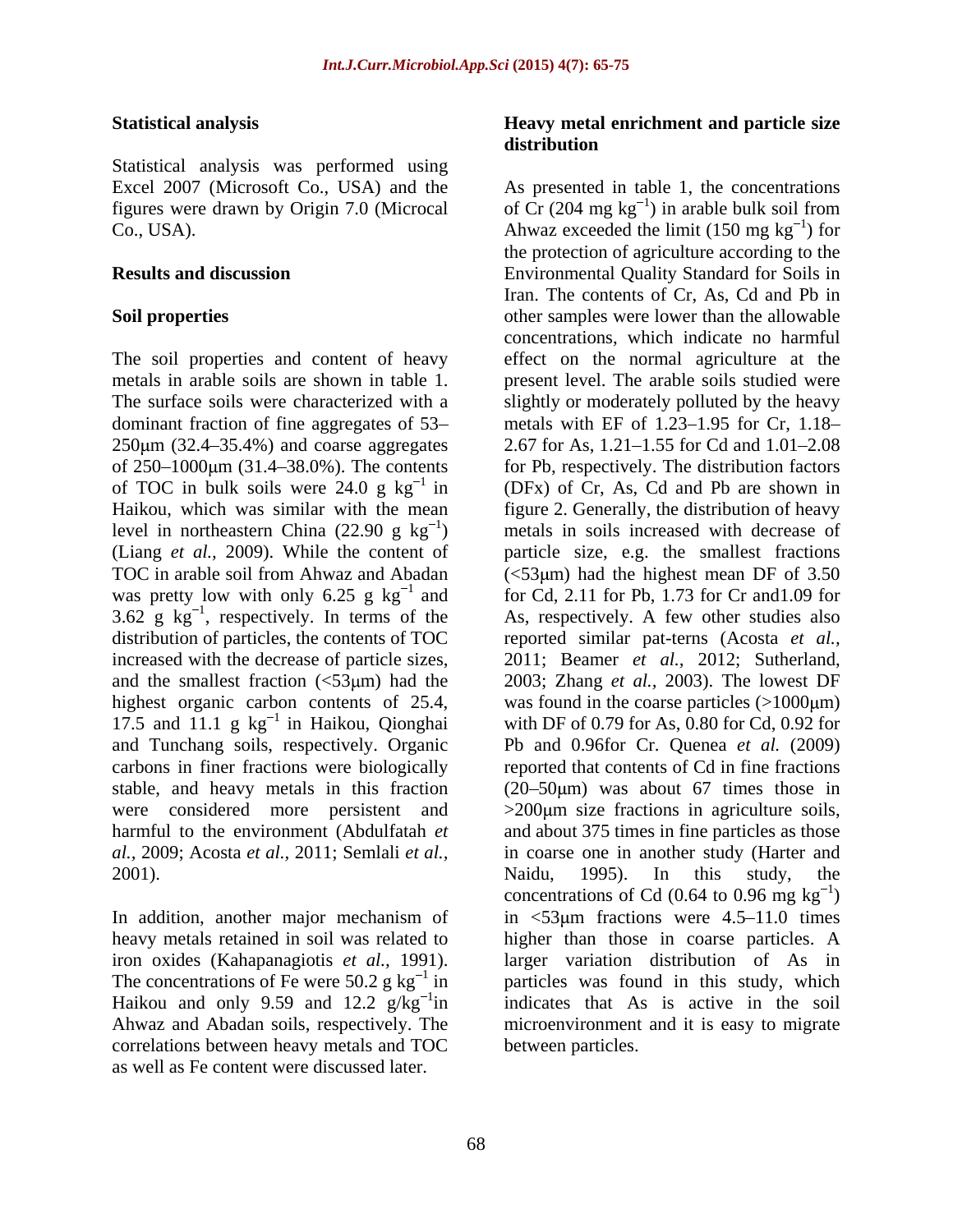well, e.g. Cr in  $250 - 1000 \mu m$  fraction, Pb in >4000 umfraction in Ahwaz and Abadan, different particles. The leachable complex factors, including new input of heavy metals firstly adsorbed by the coarse the coarse aggregates and so on (Li *et al.,* (Abollino *et al.,* 2002), and <0.02% for Cr, 2001, 2008a; Qian *et al.,* 1996).

especially53 µm were easily transferred and effective sorbents for heavy metals could induce further contamination (Ljung *et al.,* 2006; Semlali *et al.,* 2001). The second mass loading came from the particles In order to explore the effects of the organic of 250–1000μm (34.6% for Cr, 38.6% for carbon and iron content on the adsorption of As,19.3% for Cd and 31.4% for Pb, heavy metals, the relationships are shown in respectively), in which the organic car-bon figure 5. There were positive correlations was easily decomposed and the adsorbed pollutants would be re-leased or reassigned Cr, Pb and Cd in different size fractions, in the bulk soil (Pichler *et al.*, 1996). The lowest loading (8.52% for Cr, 6.68% for As, of TOC and iron oxide strongly influenced 10.6% for Cd and 8.17% for Pb the distribution of these heavy metals. A few respectively) came from the coarse studies drew the similar conclusion (Li *et*  aggregates (>2000µm). The tendency of al., 2001; Quenea *et al.*, 2009). However, heavy metals being adsorbed in the finer the correlations for As were obviously fractions should be taken into account different with a correlation  $(R^2=0.39)$  in during the environment risk assessment and  $\mu$  Ahwazand a weaker correlation ( $R^2$ =0.10) in soil remediation. In order to check the Abadan, while a negative correlation was leachability of heavy metals in different found in Qionghai. Ljung (Ljung *et al.,* particles, the leaching test was necessary 2006) also found that As content had noand the results were plotted in figure 4.

Meanwhile, we noticed that larger size The data were normalized to the total fractions could enrich the heavy metals as contents of each particle to eliminate the and Cd in 2000–4000µm fraction in Haikou, proportions of heavy metals in various size respectively. The fact that heavy metals fractions were pretty low, which were accumulated in not only fine but also coarse  $0.07\%$  for Cr, 0.37% for As, 1.45% for Cd particles was probably due to different and 0.05% for Pb. The results in this study particles, and micro-aggregates embodied in Cr,5.67% for Cd and 0.39% for Pb **Mass loading and leachability** leachability of Cd, Cr and Pb was found in In order to estimate the contribution of leachability was found almost in coarser fractions to the total contents of heavy fractions. For As, the highest leaching was metals in bulk soil, mass loading was found in the b53µm particles. The low calculated as shown in figure 3. The micro- leachability of heavy metals in finer aggregates  $\langle 250 \mu m \rangle$  contributed to the total fractions may be due to the fact that the contents of 41.9% for Cr, 44.6% for As, heavy metals in these fractions were strong 61.6% for Cd and 48.6% for Pb, bounded with the organic carbon (Quenea *et*  respectively. The mass loading of  $\langle 53 \mu m \rangle$  al., 2009) and the mineral surface (Trivedi particles was up to 22.7% for Cd. It should and Axe, 2001). Moreover, it was well be noted that the micro-aggregates known that iron oxide particles were effects of the various concentrations in different particles. The leachable were much less than those in contaminated soils studied by others, which was 0.11% for (Abollino *et al.,* 2002), and <0.02% for Cr, 4.00% for Cd,<4.50% for Pb and 2.20% for As, respectively (Wang,2009). The lowest the micro-aggregates  $\langle$  <250 $\mu$ m) while higher effective sorbents for heavy metals (Nachtegaal and Sparks, 2004).

> with TOC as well as with Fe in all soils for which suggested that the particle distribution  $2^2$ =0.39) in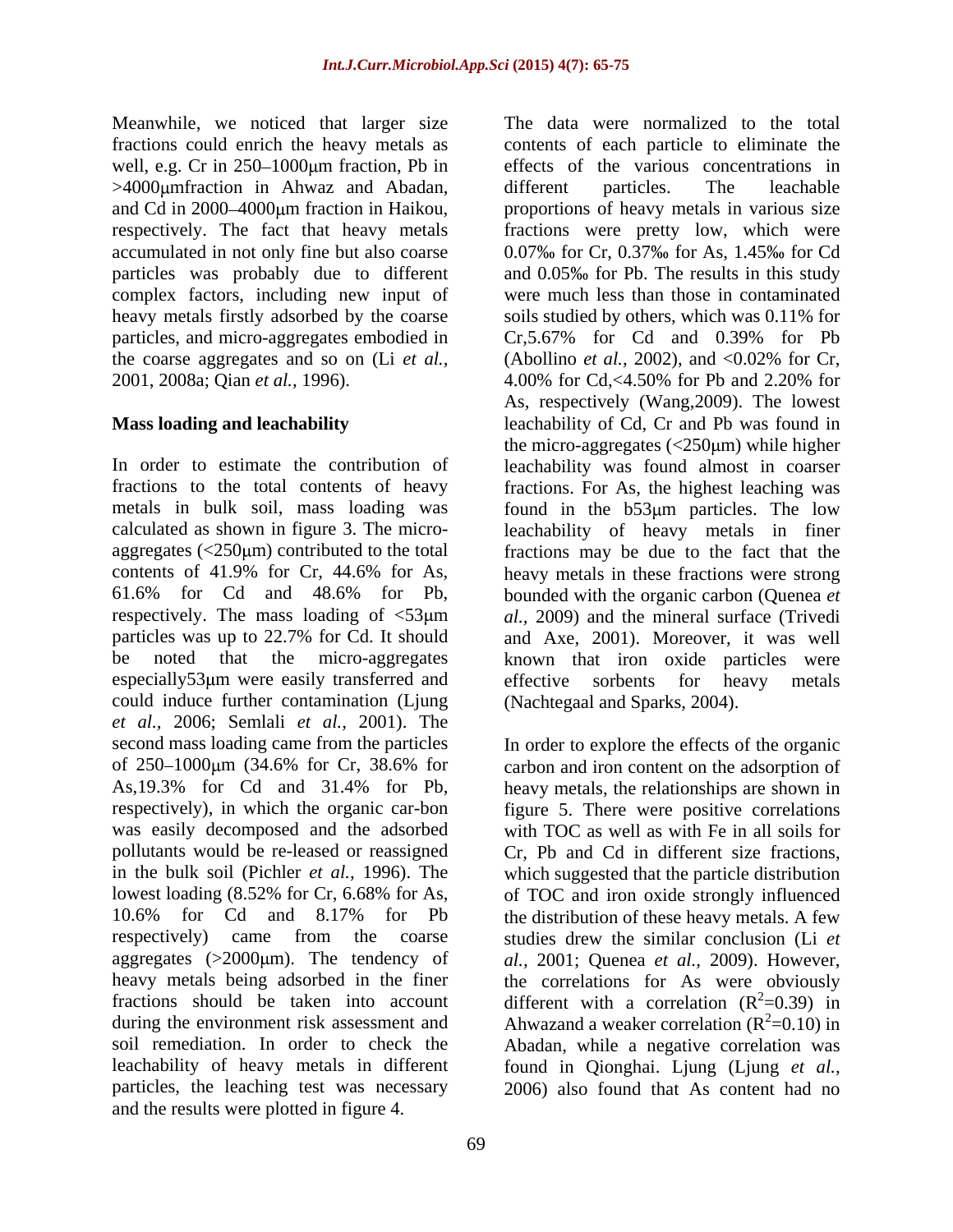correlations with OC content. The different size particles was increased with correlation value between As and iron was decreasing particle size. The content of negative in Ahwaz soil. The different organic carbons as well as Fe played an patterns with the TOC and iron may result in important role in the distribution of Cr, Cd the transferring for As in the and Pb, while As had a different pattern. The

polluted by Cr, As, Cd and Pb. The distribution of most heavy metals in

microenvironment. mass loading of heavy metals in micro- The arable soils in Hainan Island have been was very low, which should be paid aggregates was high while their leachability attention during the environment risk assessment and soil remediation.

| m<br>rable -<br>. propert<br>and<br>size fractions<br>mtents c<br>m<br>metals in both bulk<br>l their particle<br>heavy<br>$\Lambda$<br>ww<br>,,, |  |
|---------------------------------------------------------------------------------------------------------------------------------------------------|--|
| of the stud.<br>ied soils                                                                                                                         |  |

| Particle size | TOC          | Fe          | Cr            | As   | Cd   | Рb   |
|---------------|--------------|-------------|---------------|------|------|------|
|               |              |             | $mg\ kg^{-1}$ |      |      |      |
|               |              |             |               |      |      |      |
|               | 24.0         | 50.2        | 204           | 3.77 | 0.25 | 19.3 |
| 5.08          | 25.4         | 69.2        | 228           | 4.38 | 0.64 | 23.6 |
| 32.4          | 23.5         | 51.1        | 198           | 4.20 | 0.24 | 22.1 |
| 31.4          | 23.9         | 44.7        | 214           | 4.06 | 0.16 | 21.9 |
| 16.6          | 23.0         | 47.3        | 210           | 3.37 | 0.14 | 14.2 |
| 8.57          | 23.0         | 44.1        | 182           | 1.82 | 0.39 | 15.0 |
| 5.91          | 22.5         | 45.4        | 182           | 3.30 | 0.20 | 14.7 |
|               |              |             |               |      |      |      |
|               |              |             |               |      |      |      |
|               | 6.25         | 9.59        | 21.2          | 2.49 | 0.20 | 17.2 |
| 5.12          | 17.4         | 19.1        | 46.2          | 1.20 | 0.96 | 59.0 |
| 35.4          | 7.96         | 12.4        | 23.1          | 3.89 | 0.39 | 26.8 |
| 33.5          | 3.67         | 10.1        | 22.1          | 3.14 | 0.12 | 16.6 |
| 17.9          | 3.29         | 7.73        | 25.3          | 1.60 | 0.11 | 14.7 |
| 5.45          | 11.4         | 9.63        | 14.9          | 2.89 | 0.24 | 14.6 |
| 2.61          | 5.20         | 11.8        | 20.3          | 2.45 | 0.29 | 21.4 |
|               |              |             |               |      |      |      |
|               |              |             |               |      |      |      |
|               | 3.62         | 12.2        | 23.3          | 4.49 | 0.21 | 19.4 |
| 9.57          | 11.1         | 16.4        | 43.9          | 7.29 | 0.66 | 32.6 |
| 34.3          | 4.21         | 12.4        | 20.5          | 6.65 | 0.16 | 16.2 |
| 38.0          | 1.69         | 13.8        | 26.5          | 8.40 | 0.10 | 16.7 |
| 11.0          | 3.29         | 13.4        | 20.4          | 3.61 | 0.13 | 19.6 |
| 4.19          | 1.84         | 12.8        | 23.3          | 4.67 | 0.14 | 19.1 |
| 2.93          | 2.68         | 11.0        | 26.9          | 1.05 | 0.06 | 20.0 |
|               | fractions, % | $g kg^{-1}$ | $g kg^{-1}$   |      |      |      |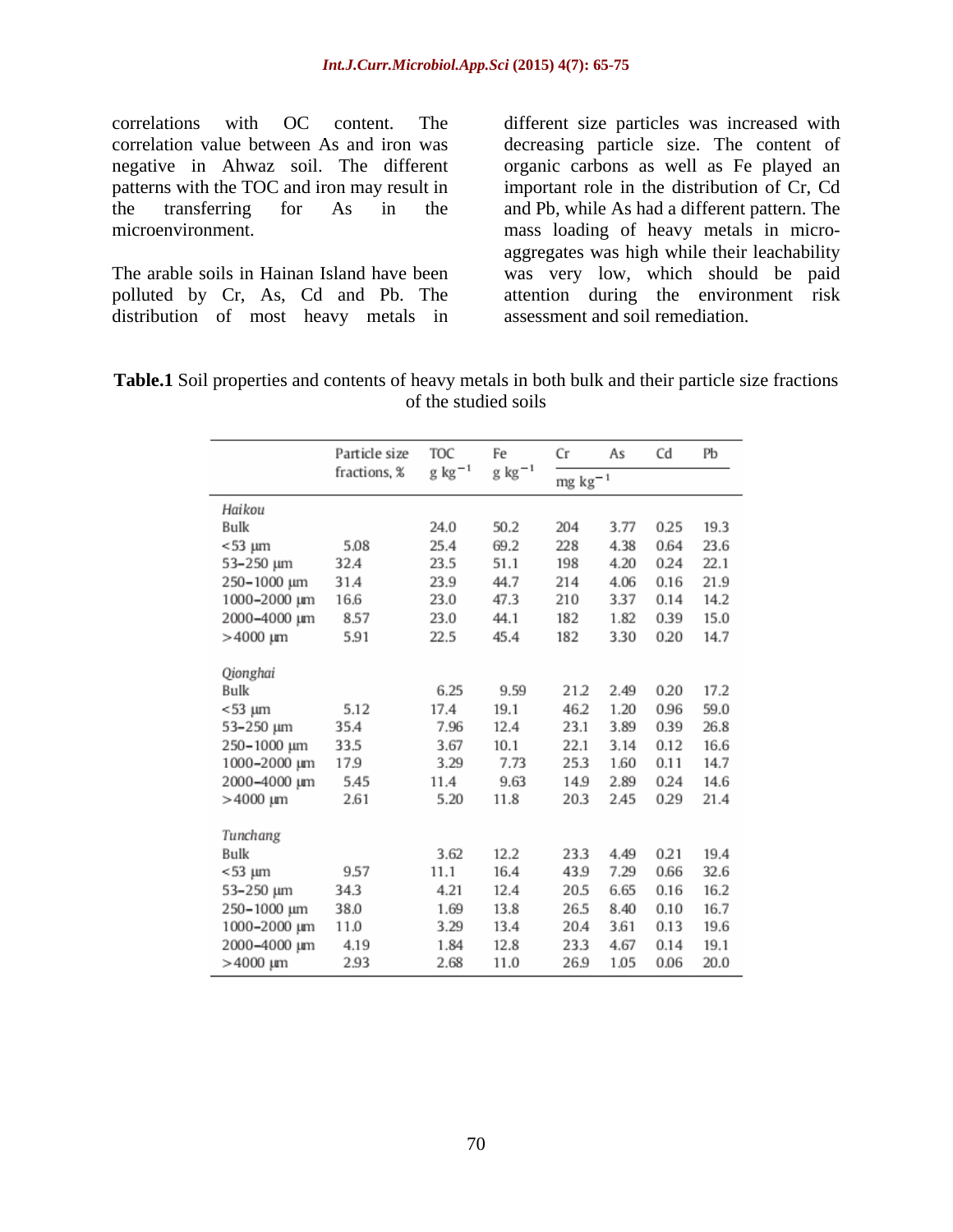# **Fig.1** Location map of study area



**Fig.2** Distribution factors of heavy metals in different particle size fractions

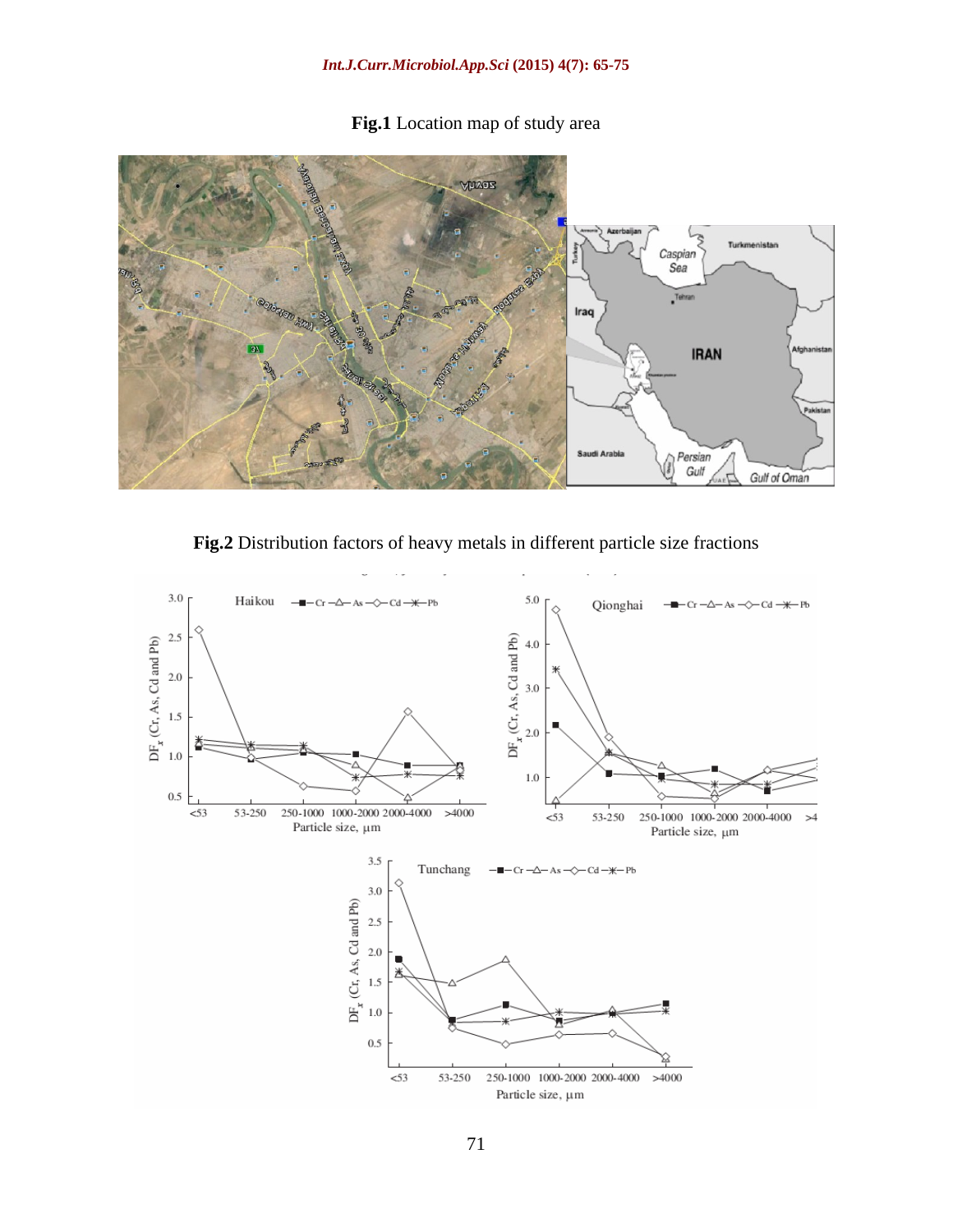Fig. 3. Heavy metal mass loading (%) of six soil particle size fractions ( $\frac{1}{2}$  <53 µm, ITIT 53-250 μm, 250-1000 μm, 88 1000-2000 μm, 88 2000-4000 μm and  $\frac{1}{2}$  = 4000 µm).



**Fig.4** Leachability of heavy metals in different particle size fractions in arable soil

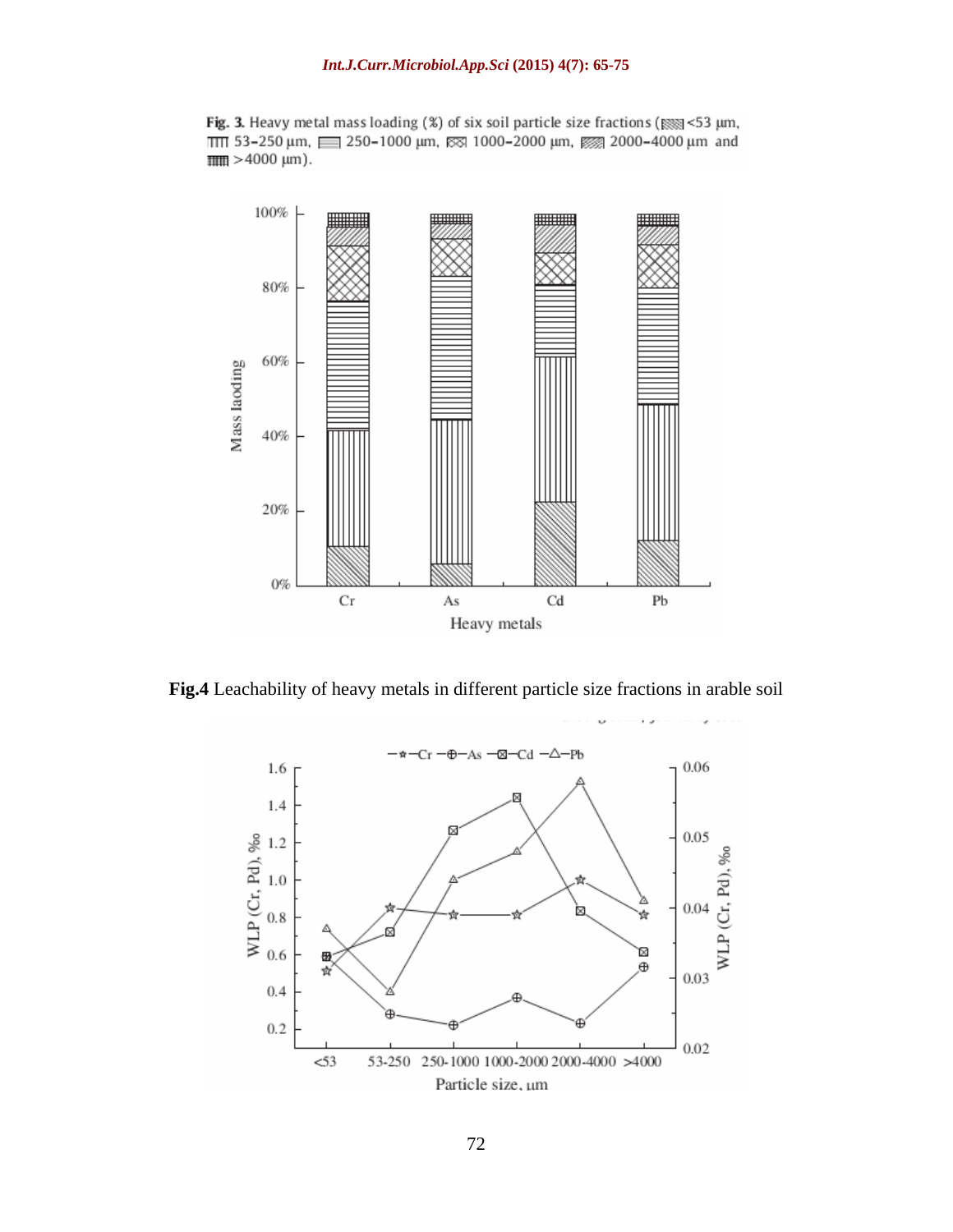

**Fig.5** The correlations between heavy metals and the contents of organic carbons as well as Fe in different size fractions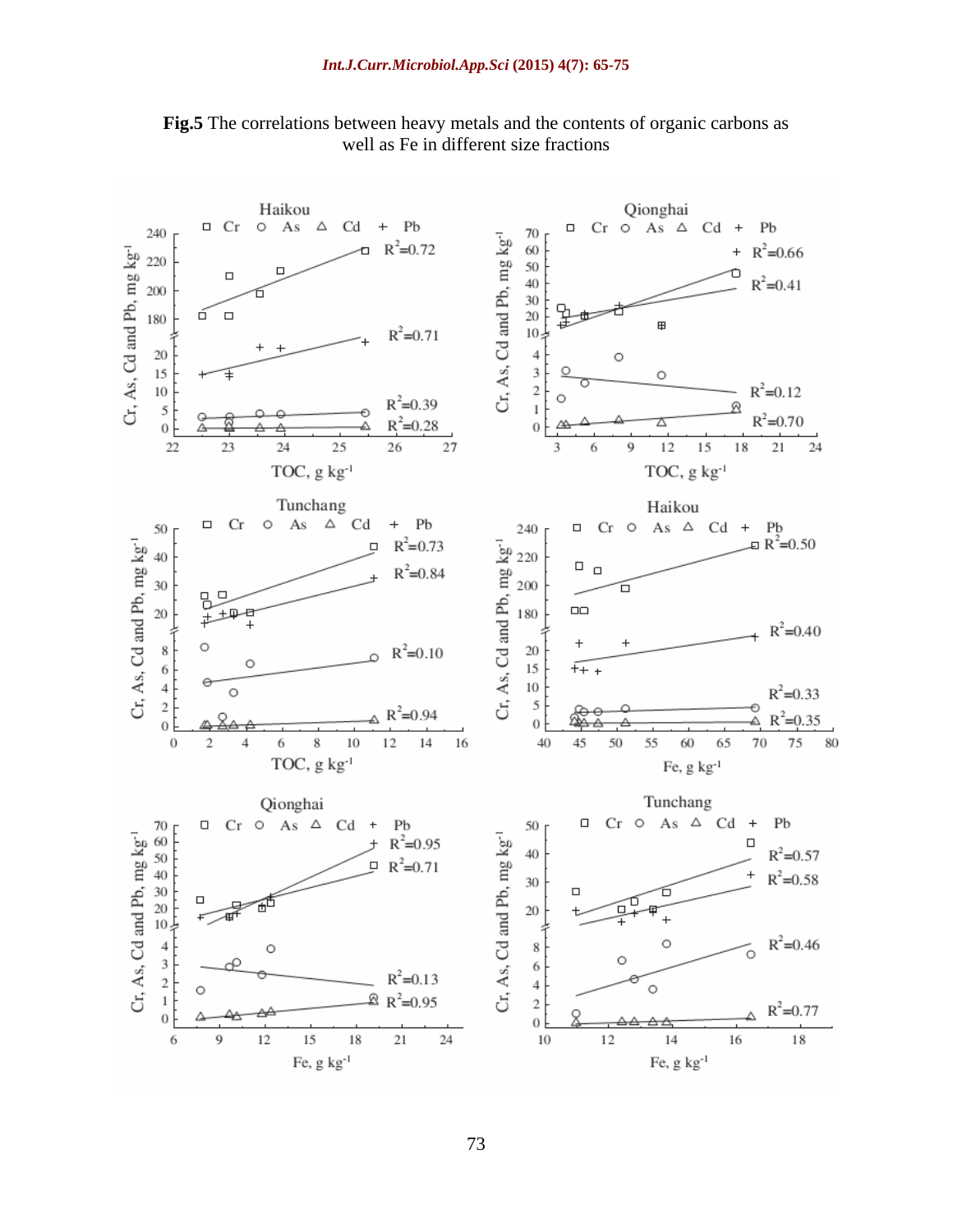- Abdulfatah, A.Y., El-Hamalawi, A., Penny's Bay, HongKong. *Pollut. Bull.,* Wheatley, A.D. 2009. Leaching of soils. *Adv. Mater. Res.,* 62 64: 197
- Abollino, O., Aceto, M., Malandrino, M., Mentasti, E., Sarzanini, C., Barberis, R. 2002. Distribution and mobility of chemometric investigation of pollutant and Hainan Island<br>
profiles Environ Pollut 119: 177 profiles. *Environ. Pollut.,* 119: 177
- Acosta, J.A., Cano, A.F., Arocena, J.M., Debela, F., Martínez-Martínez, S., 2009. Distributionofmetals in soil implication to risk assessment of play grounds in Murcia City (Spain).
- Acosta, J.A., Faz, A., Kalbitz, K., Jansen, 327.<br>B. Martinez-Martinez, S. 2011 Heavy Kahapanagiotis, N.K., Steheitt, R.M., metal con-centrations in particle size fractions from street dust of Murcia (Spain) as the basisfor risk assessment. *J. Environ. Monitor.,* 13: 3087-3096.
- Ajmone-Marsan, F., Biasioli, M., Kralj, T., Grcman, H., Davidson, C.M., Rodrigues, S. 2008. Metals in particle-<br>retention. Environ. Technol., 12:<br> $\frac{1107-1116}{1107-1116}$ . size fractions of the soils of five European cities. *Environ. Pollut.,* 152,
- Beamer, P.I., Elish, C.A., Roe, D.J., Loh, M.M., Layton, D.W. 2012. Differences in metalconcentration by particle size
- Cai, Y., Cabrera, J.C., Georgiadis, M., Jayachandran, K. 2002. Assessment of arsenic mobility in the soils of some golf courses in South Florida. *Sci. Total Environ., 291: 123-134.*
- Chan, L.S., Ng, S.L., Davis, A.M., Yim, W.W.S., Yeung, C.H., 2001. Magnetic

**References** properties and heavy-metal contents of contaminated seabed sediments of  $42:569 - 583.$ 

- trace metals fromtwo different size Farenhorst, A., Bryan, R.B. 1995. Particle-<br>soils Adv Mater Res. 62–64: 197– size distribution of sediment 202. transported by shallowflow. *Catena,*  Farenhorst, A., Bryan, R.B. 1995. Particle size distribution of sediment  $25:47 - 62.$
- metals in contaminated sites, heavy metalcontent in the farmlands of Hao, L.H., Zhang, D.M., Wu, P.F., Dai, Y., Qi, Z.P. 2009. Spatial distribution of Hainan Island. *Chin. J. Eco Agricul.,* 17: 230–234.
- 193. Harter, R.D., Naidu, R. 1995. Role of the metal-organic complexation in metal sorptionby soils. *Adv. Agron.,* 55: 219 263.
- particle size fractions and its Huang, S.W., Jin, J.Y. 2008. Status of heavy *Geoderma,* 149: 101 109. *Environ. Monitor. Assess.,* 139: 317 metals in agricultural soils as affected by different patterns of land use. 327.
- B., Martinez-Martinez, S. 2011. Heavy Kahapanagiotis, N.K., Steheitt, R.M., metal con-centrations in particle size Lester, J.N. 1991. Heavy metal Kahapanagiotis, N.K., Steheitt, R.M., Lester, J.N. 1991. Heavy

complexation insludge amended soil.

Hursthouse, A.S., Madrid, L., The role of organic matter in metal retention. Environ. Technol., 1107 1116.

- 73 81. Guo, B., Qi, Z.P. 2009. Correlation Li, F.Y., Li, X.M.,Wu, P.F., Chen, L.Y., between heavy metal pollution and basic properties of agricultural soils inHainan province. *Soils*, 41: 49-53.
- in house dust and soil. *J. Environ.* L1, H.X., Yuan, Y.H., Huang, Q.K., Hu, F., Monitor, 14, 830, 844 *Monitor.*, 14: 839–844. **Participal Property** Pan, G.A. 2008a. Effects of long term Li, H.X., Yuan, Y.H., Huang, Q.R., Hu, F., Pan, G.X. 2008a. Effects of long term fertilizationon labile organic carbon in soil aggregates in red paddy soil. *Acta Pedologica Sinica, 45: 259-266.* 
	- Li, L.Q., Pan, G.X., Zhang, P.J., Gong, W. 2001. Distribution of heavy metals in particlesize fractions of major paddy soils in the Tai Lake region, China and the responseto soil environmental